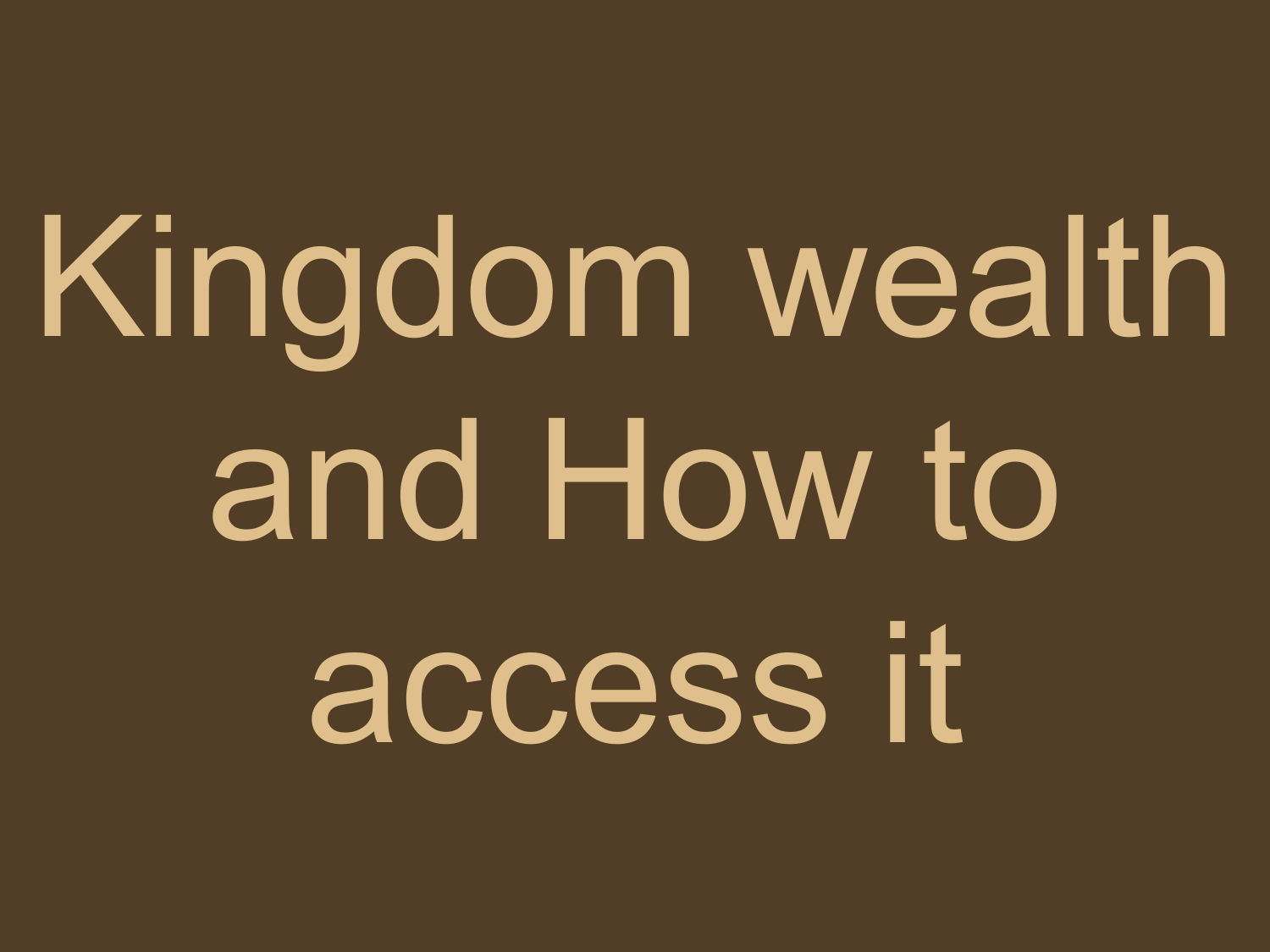## Prophetic Perspective

- "If you are willing and obedient, You shall eat the good of the land," Isaiah 1: 19.
- A good man leaves an inheritance to his children's children, But the wealth of the sinner is stored up for the righteous," *Proverbs 13: 22.*
- "Beloved, I wish above all things that thou mayest prosper and be in health, even as thou soul prospereth," *3 John 1: 2*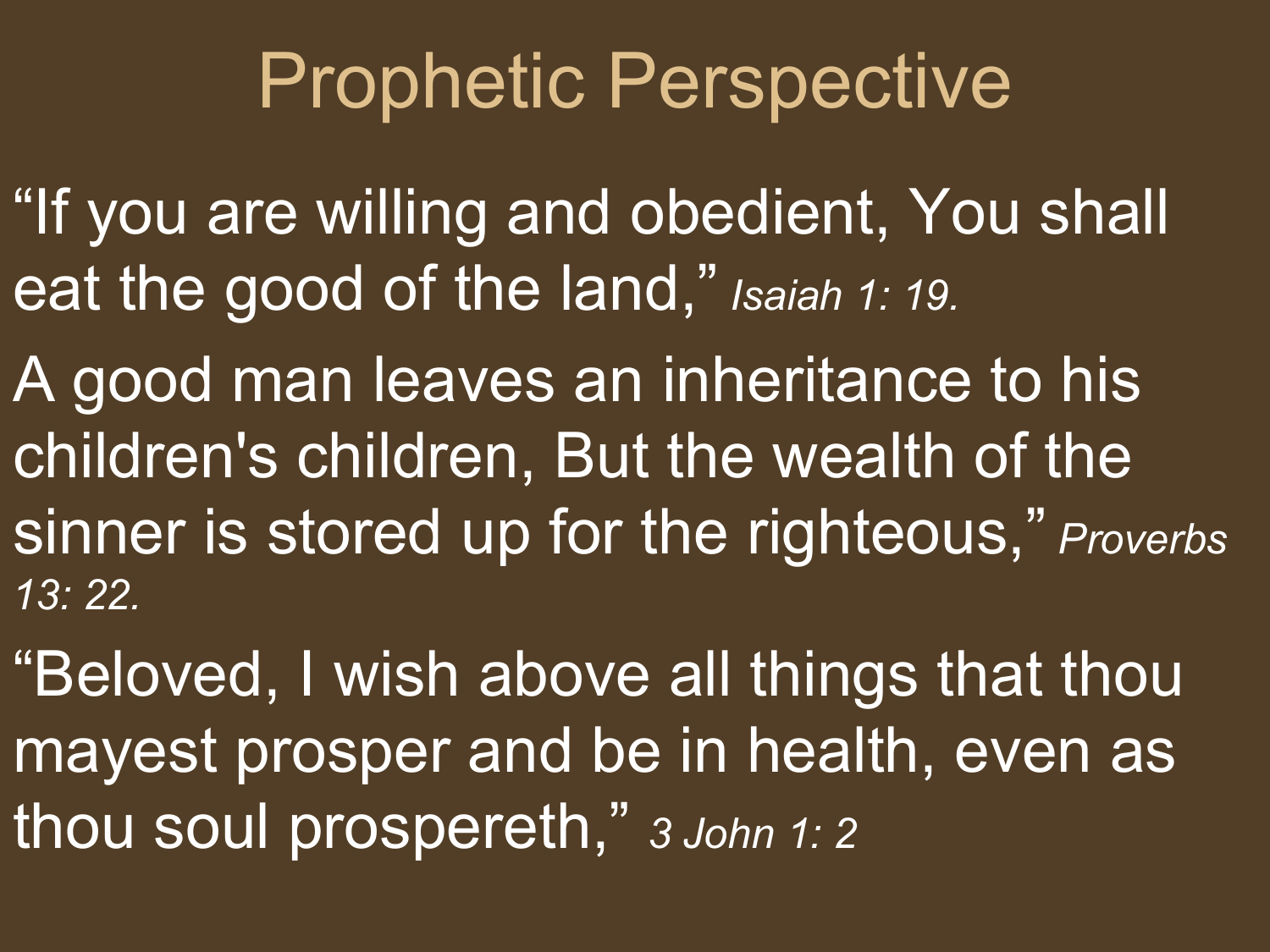## Prophetic Perspectives

- Foundation (Psalm 11:3), 1Kgs 3:3; 1Corth 2:9; Ex. 3: 21, 12: 35 & 36:
- -love
- -favour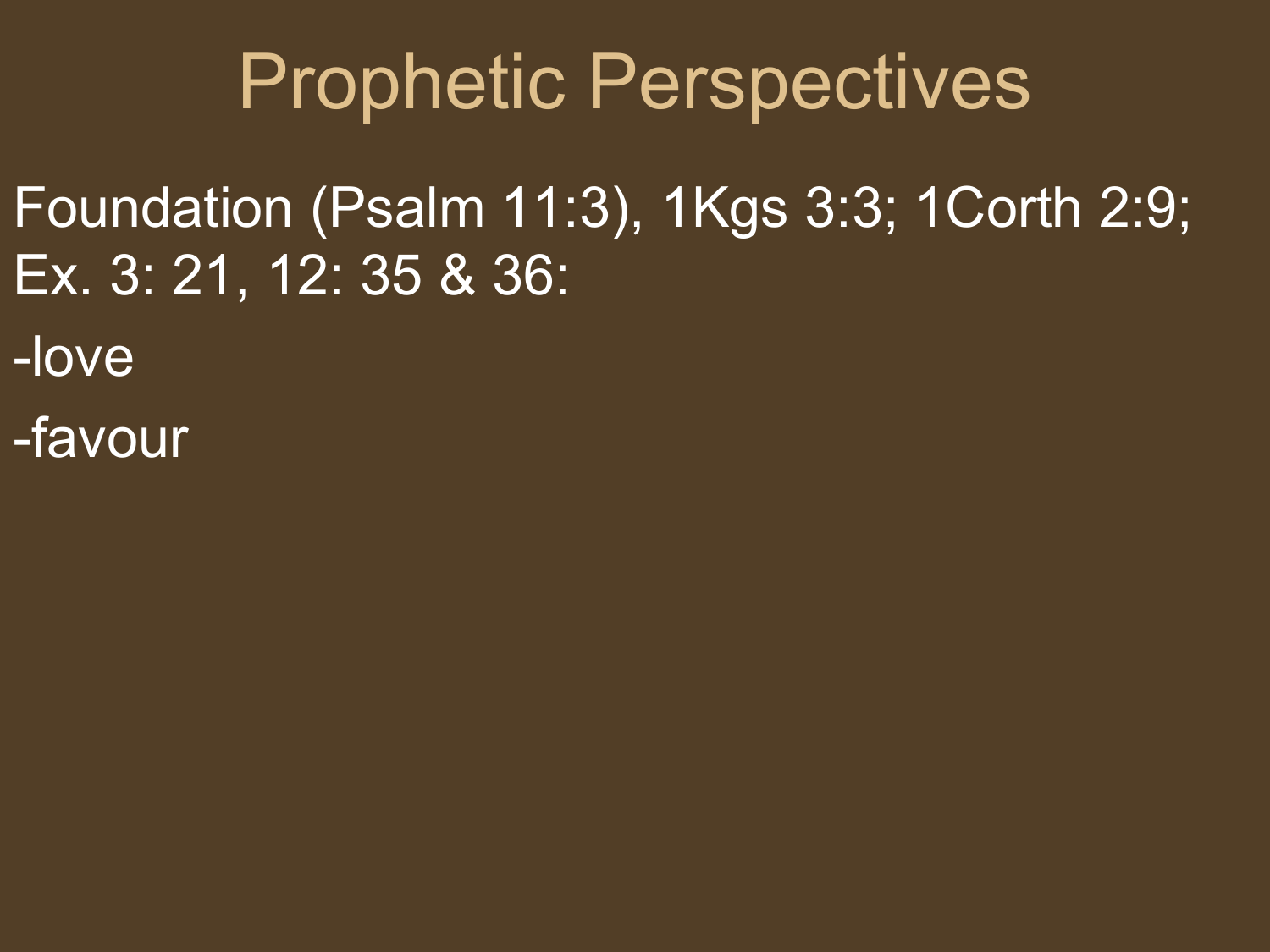## Kingdom wealth and access

#### *Some food for thought:*

- Finance often serves as a temperature gauge.
- Something visible on the outside to use as a measure of the inside.
- Matt 6: 21.
- Looking for a change of mindset from keep it cheap, scrimp and save for a rainy day, try to operate without spending money. 'Can you do it on the cheap, it's for God'.
- Church is after your money mentality.
- Financial direction reflects the priorities we hold to.
- If you say you believe in people but invest all your effort in a new building you have a gap between your values and your reality.
- Luke 16:  $8$  parable of the shrewd manager.
- People in the world should not be more shrewd than us in any area.
- We need to ensure that this is not a curse on us.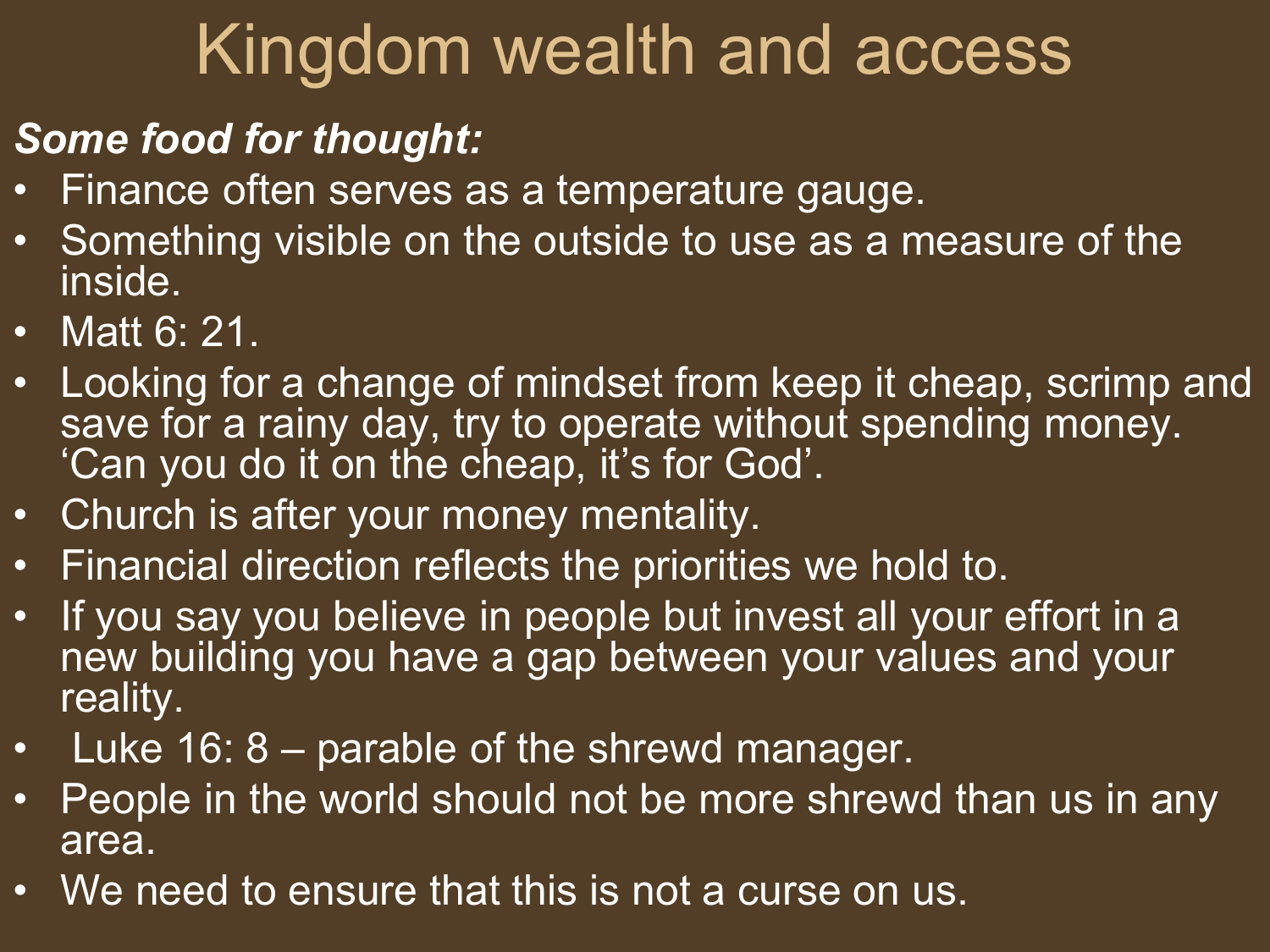### **The Influence of Money**

### **Money's negative influence**

- Morals and behaviour the love of money is a root of all kinds of evil – 1 Tim 6: 10
- Elisha's servant 2Kings 5: 20.
- Others prodigal son using money to gain friends and influence, but only for a short time. Luke 15: 13.
- Spirit Luke 16:3 serve God or Mammon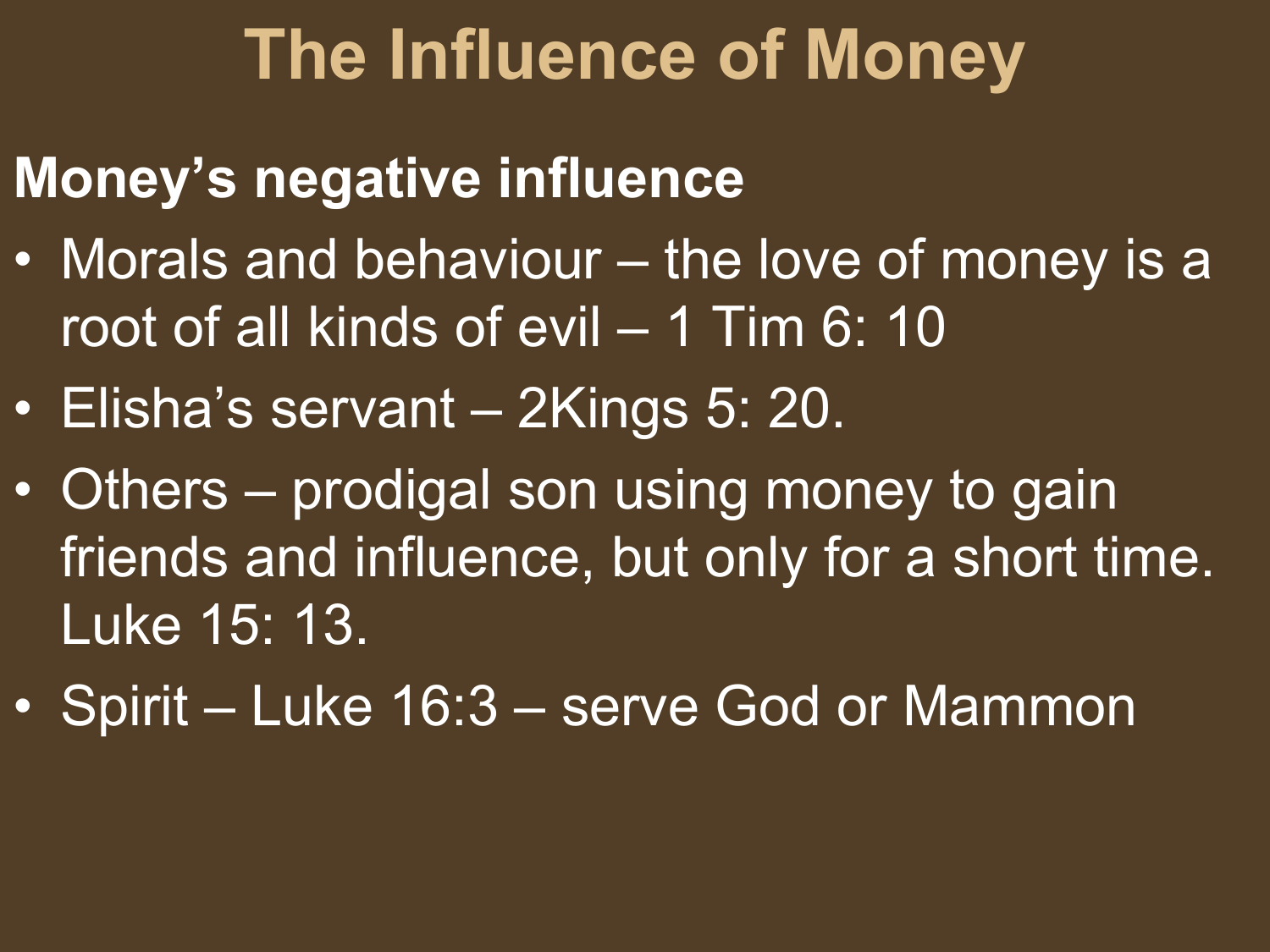### **Money's positive influence** *Extend the Kingdom of God*.

- Investment used to extend the Kingdom. Laying it at the feet of the apostles.
- So money is no longer something dirty, but something pure and constructive.
- Acts 2:45, Acts 4:34.
- *Commend the Kingdom* e.g. Solomon
- Excellence the key word of Solomon's kingdom.
- We think poor and poverty as having some kind of holiness. This comes from a wrong understanding that money itself is unclean – therefore business must be unclean.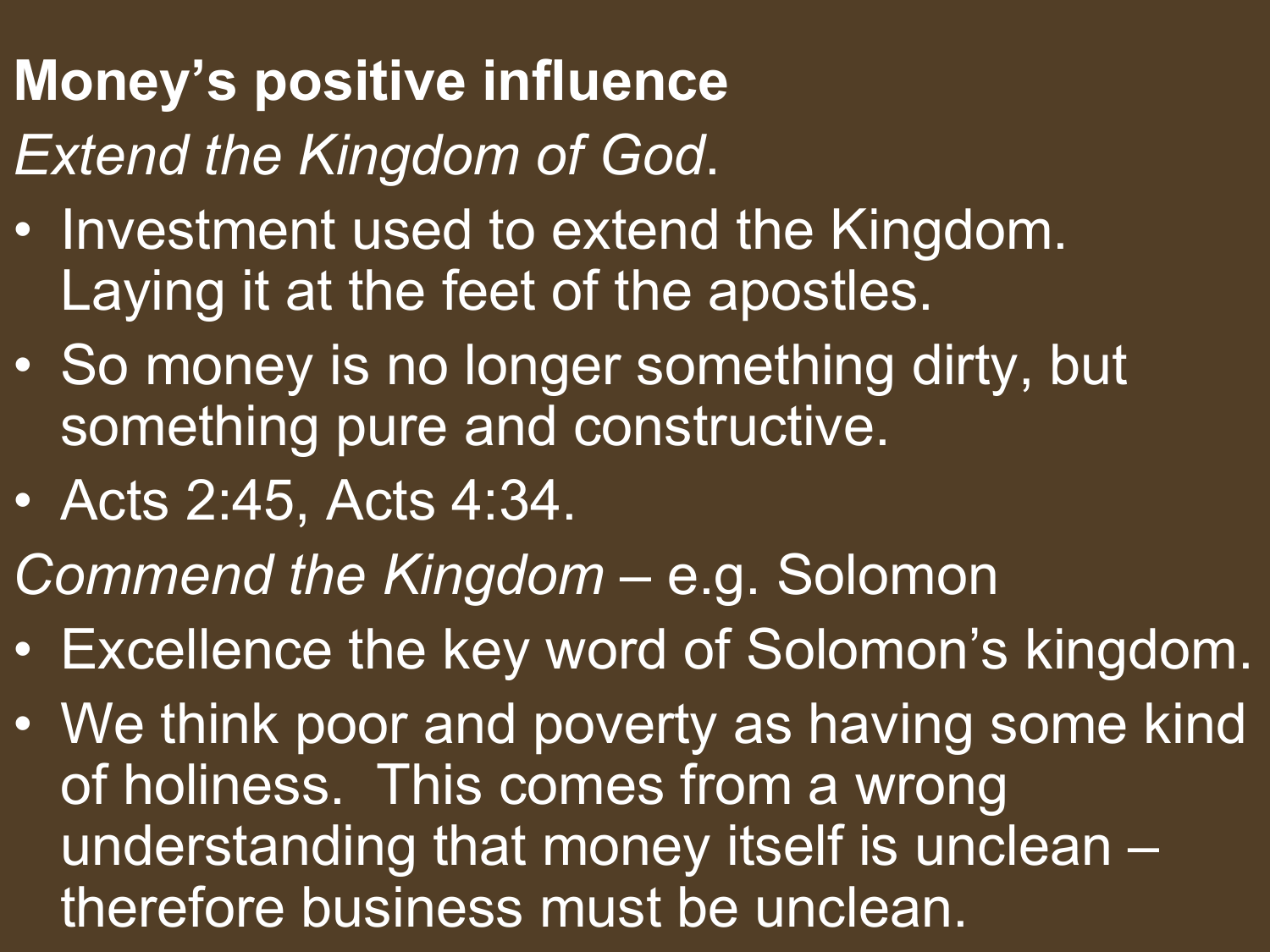### *Exampling the Kingdom*

- Show what God is like through generosity, sacrifice and cheerful giving.
- John 3: 16, Mark 14:3 the heart of God is to give.
- Need to give rather than needs to give to.
- Don't function on a needs-based level.
- Always have to handle finance as He wants, regardless of any needs in our spectrum.
- 2 Cor 8 7. Giving present with faith, earnestness etc…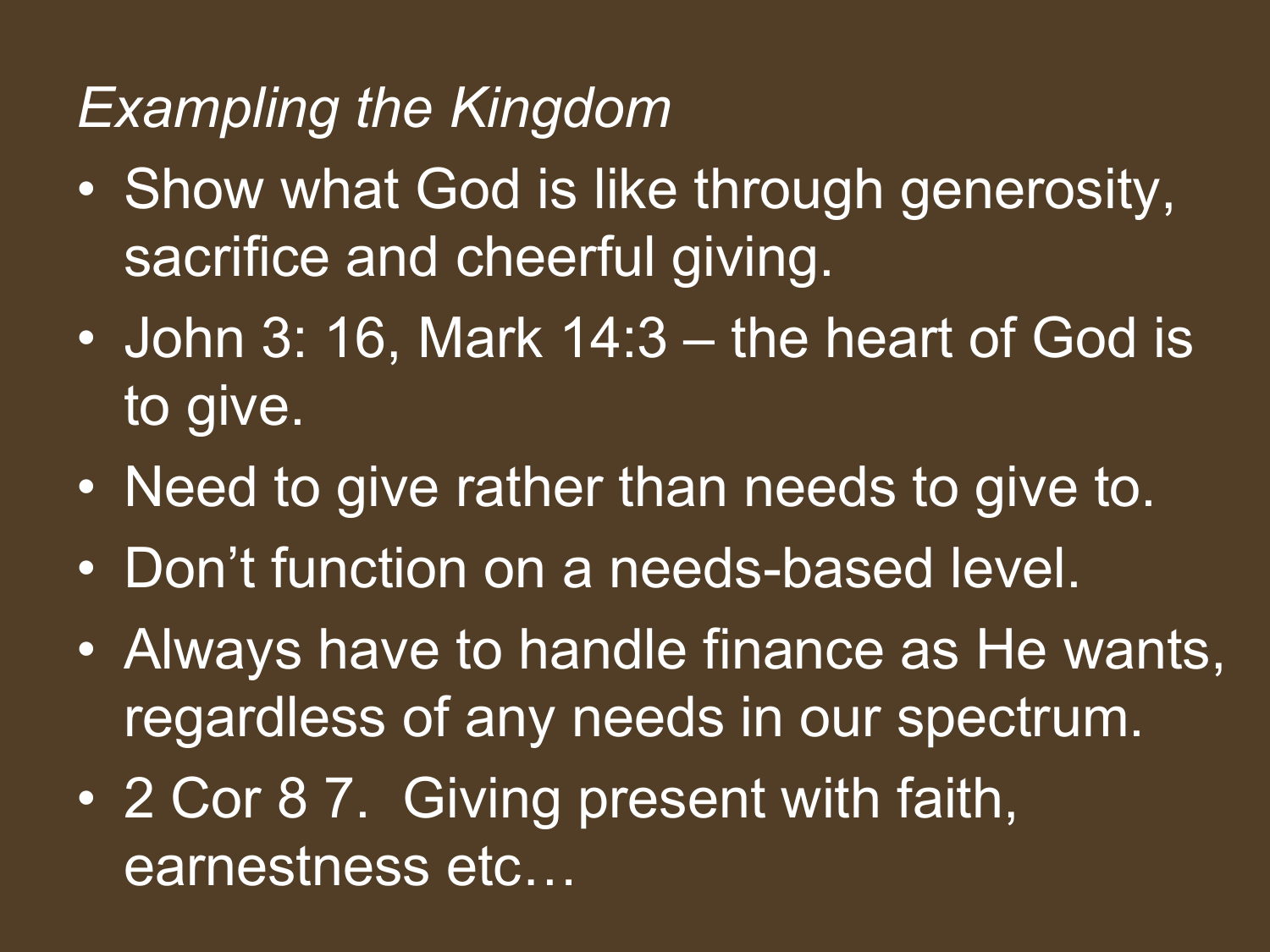## **Attitude is everything**

- Prov 11: 24, 25. God wants everything the money and our lives. The money is an expression of ourselves.
- An attitude that in anyway holds back would be contrary to God.
- Giving connected to spiritual health. Not raising money…
- Not about simple exchange of money but handling finance.
- The HOW of giving is clearly more important than the AMOUNT.
- God's measure is cost.
- Ex 25:2 and 36:3,5. Freewill offering. This reflects God's heart more accurately.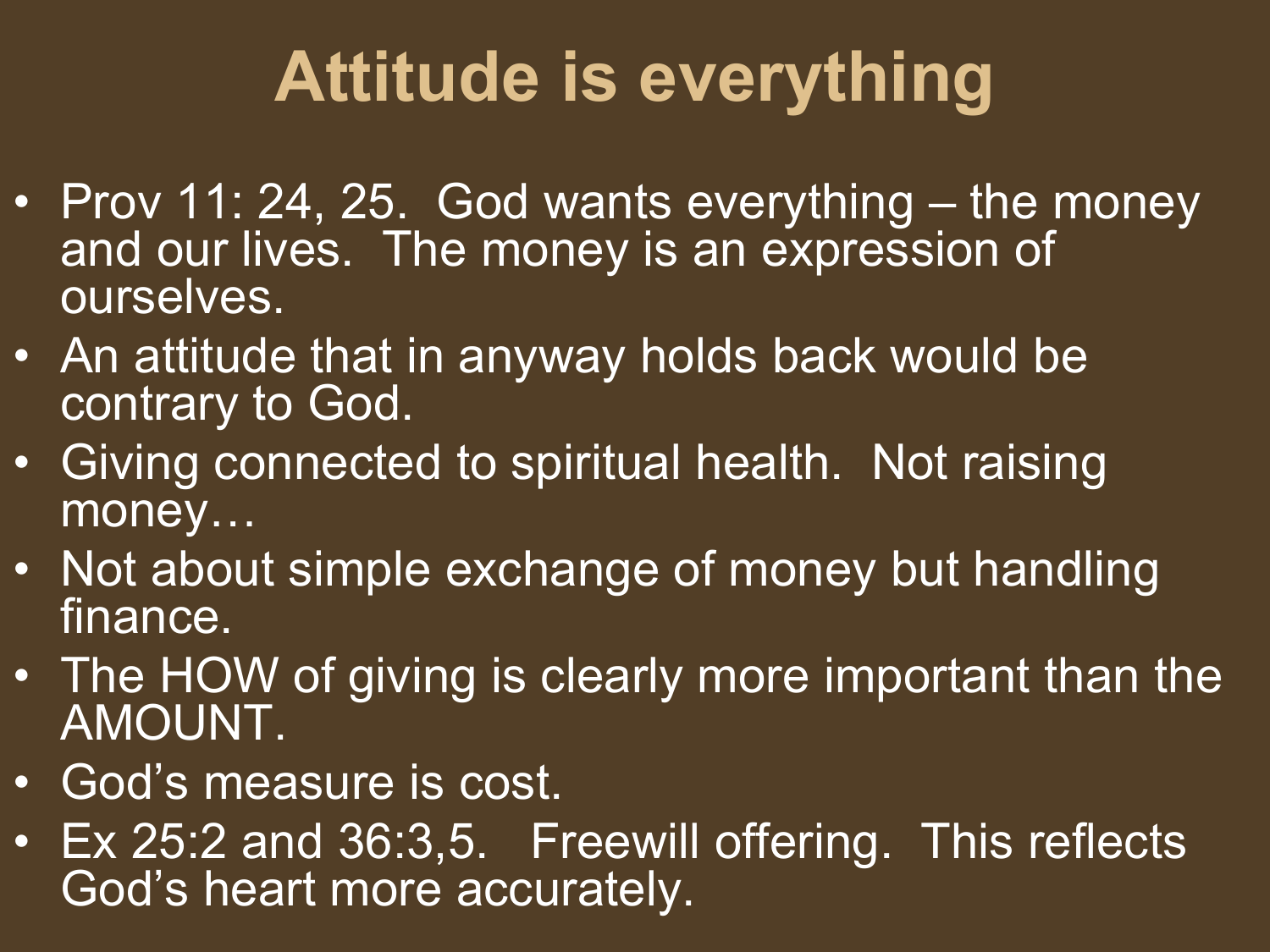#### • **Times and Seasons** *Joshua 5: 1-12*

- *Egypt*. Poverty is part of the curse of not living right. Not about what we have but more about how we think.
- *Wilderness*. Miracle provision, just enough for the season. A different season.
- *Promised Land*. Purpose to live off the land. Accurately prosperous – successful.
- Poverty > Just enough > Prosperous through the journey from Egypt to Canaan.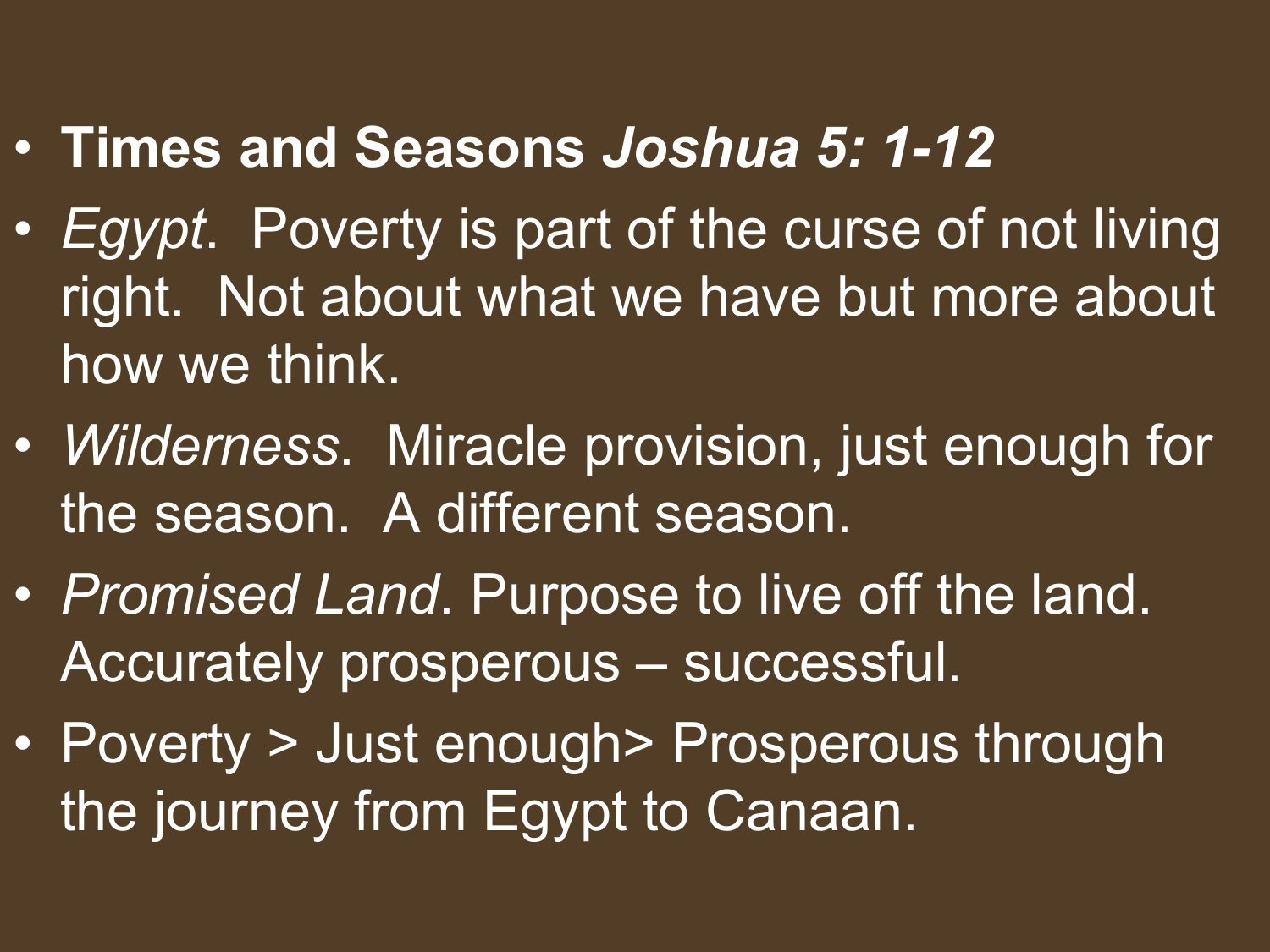# *Principles of Supply*

- Willingness to suffer hardship Egypt.
- Trusting God for supply Wilderness.
- Sowing and reaping Promised land. Right living.
- Don't follow idea of keeping people poor as they're serving God.
- God as source, employer as channel.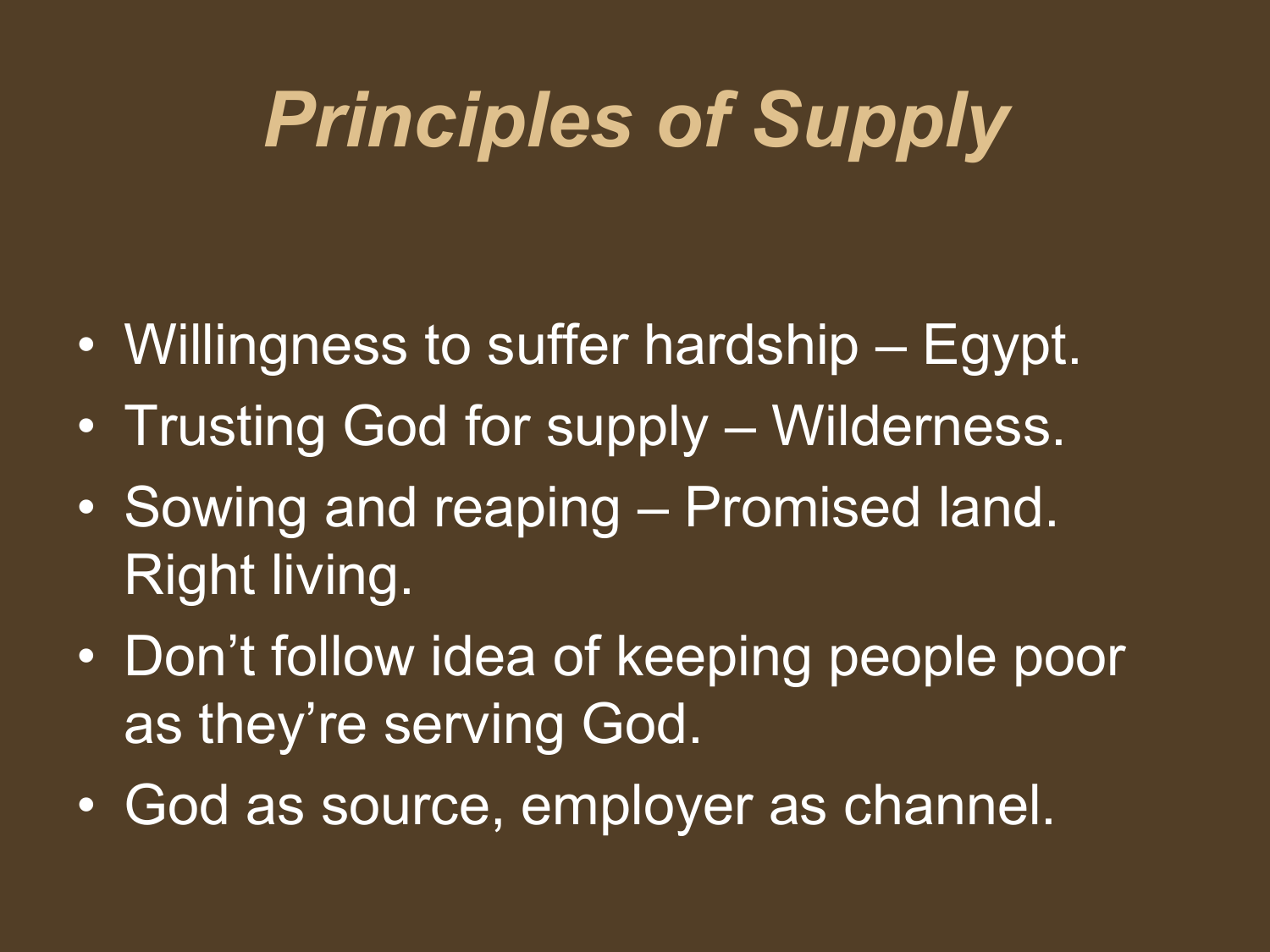## *Law of Reciprocal Giving*

- *When we open the door and receive his promise we allow for an inward flow of grace and gifts to allow our outward flow.* -Law of reciprocal giving or self-administered return.
- We enjoy forgiveness if we forgive.
- Freely give, for you have freely received.
- Give and expect to receive right
- Give in order to receive wrong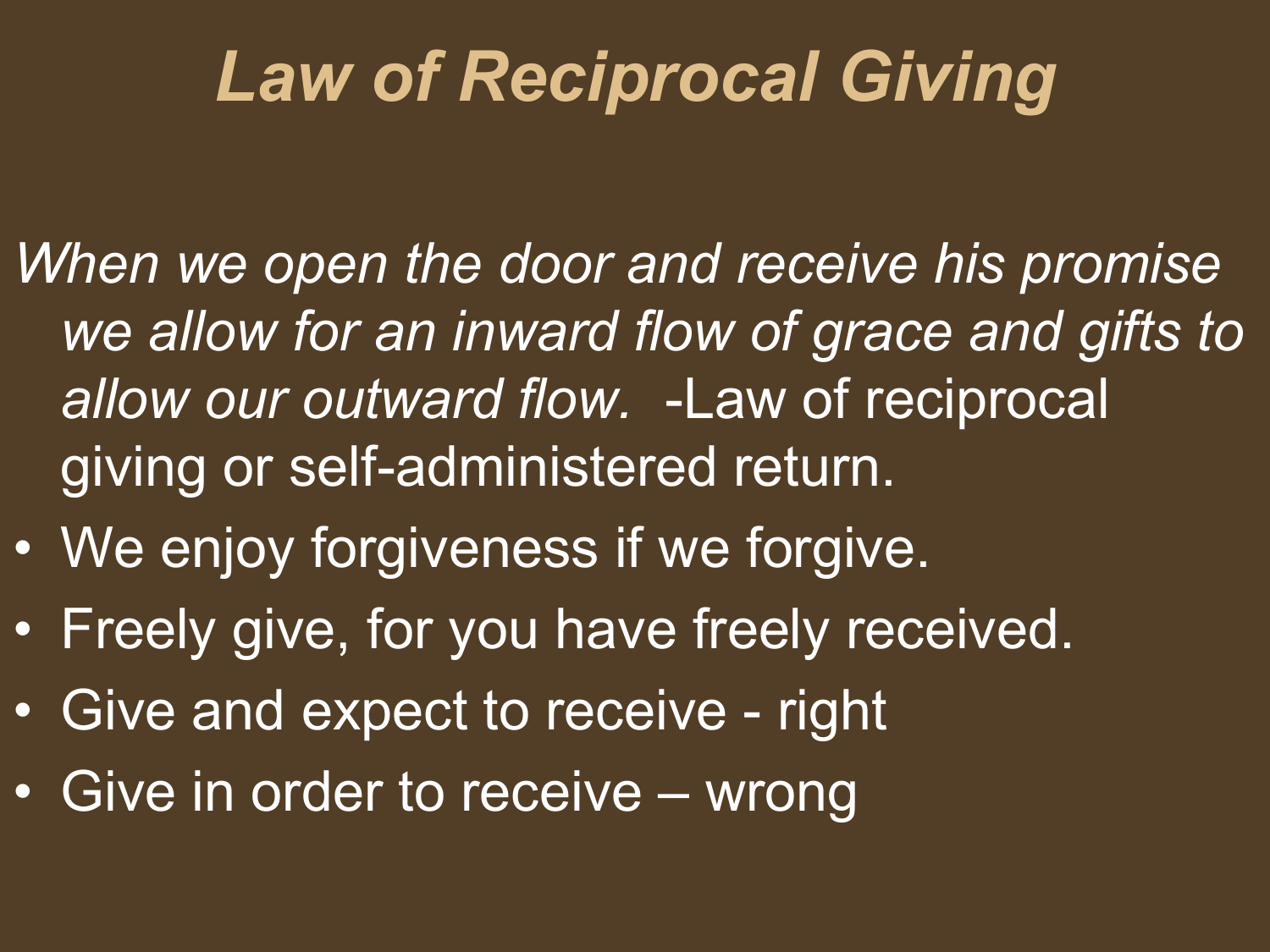- Wealth of the wicked coming to the righteous  $-$ Proverbs 13:22; Prov 19:17; Eccl 9: 10
- Taking finance from Babylon into the Kingdom of God to assist the building of the Kingdom.
- No longer just about miraculous provision of God. Now we look to His provision actually from within the midst of Babylon.
- Our finance cannot take a missionary mind-set. It must be an apostolic mind-set.
- Missionary: "We give you what you need, we provide for you, that's the way it will always be."
- Apostolic: empowering. The Church, the Kingdom must show and enable how to do this. Equipping not dependency. Change way beyond finance into mentality, heart and operation.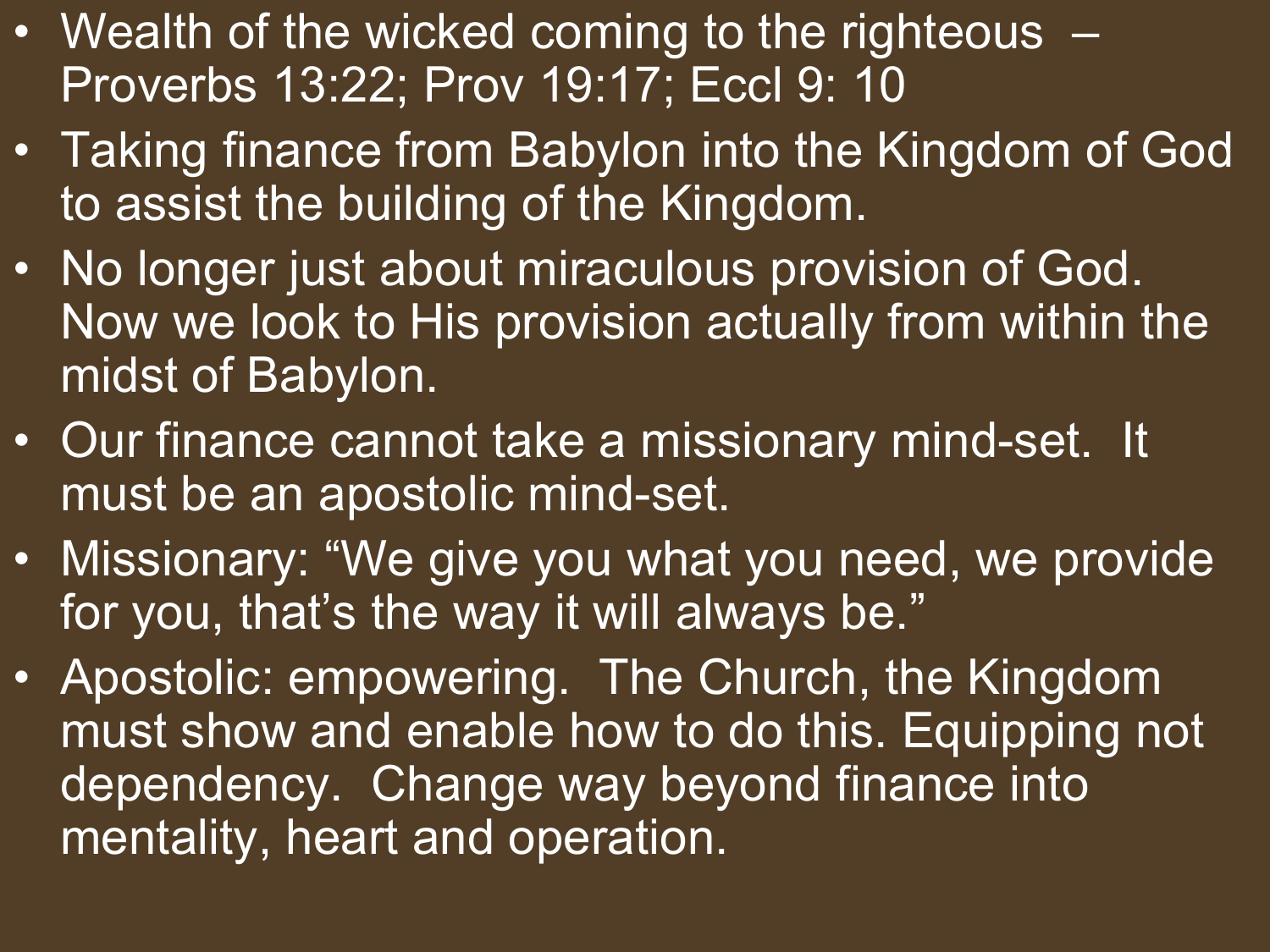## Accessing the good of the land

- Isaiah 1: 19 willingness and obedience
- Must possess the entrepreneurial mindset.

**Entrepreneur**: *somebody who sees opportunities others do not see and marshals the resources to capitalise on them. Who sets up and finances new commercial enterprises to make a profit.*

John 21: 1 ff- Not just about hard work, but God helping us to be obedient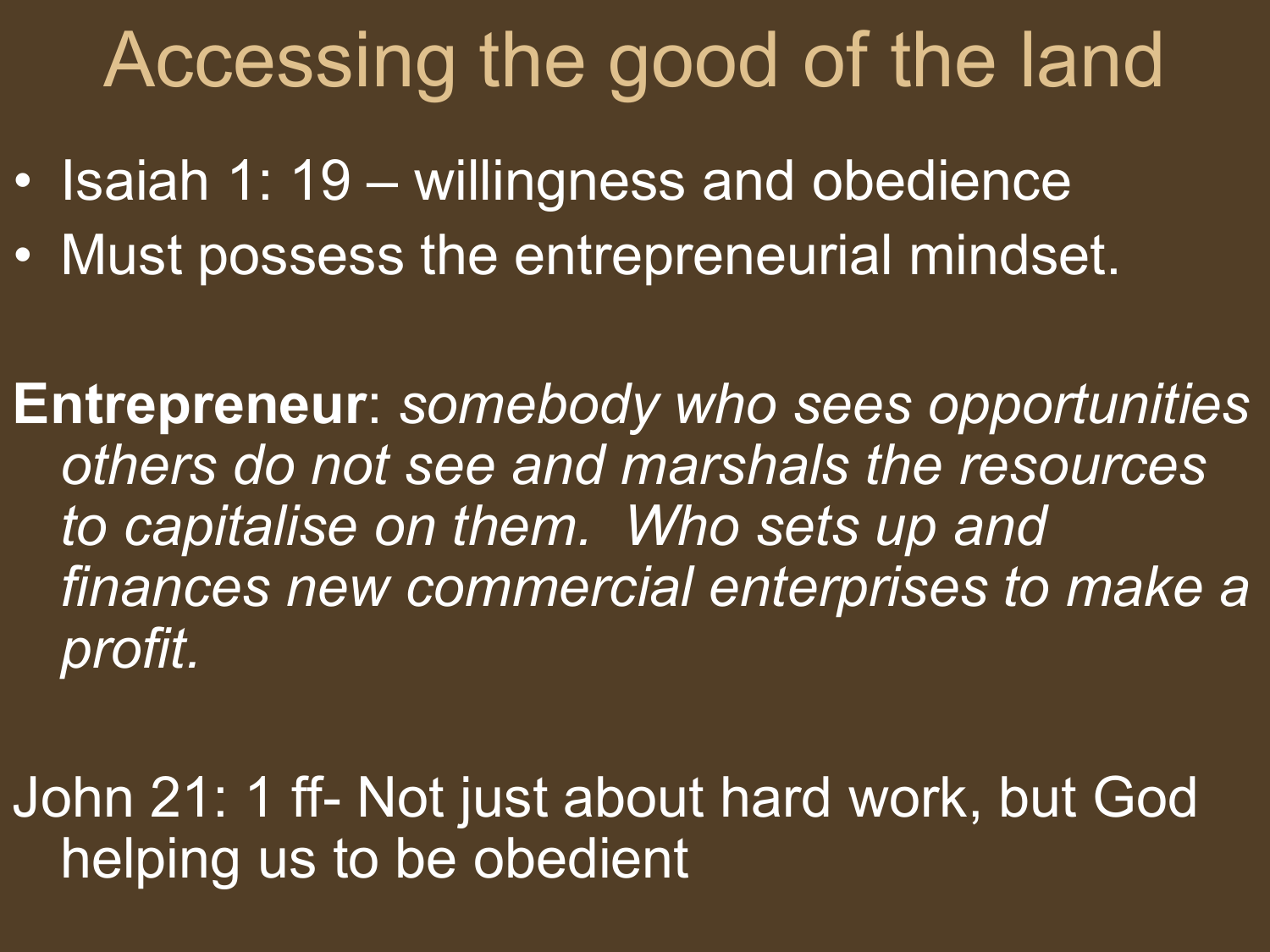# Setting Up an Entrepreneurial **Business**

"Any enterprise is built by wise planning, becomes strong through common sense, and profits wonderfully by keeping abreast of the facts."

*Proverbs 24: 3 and 4 (TLB)*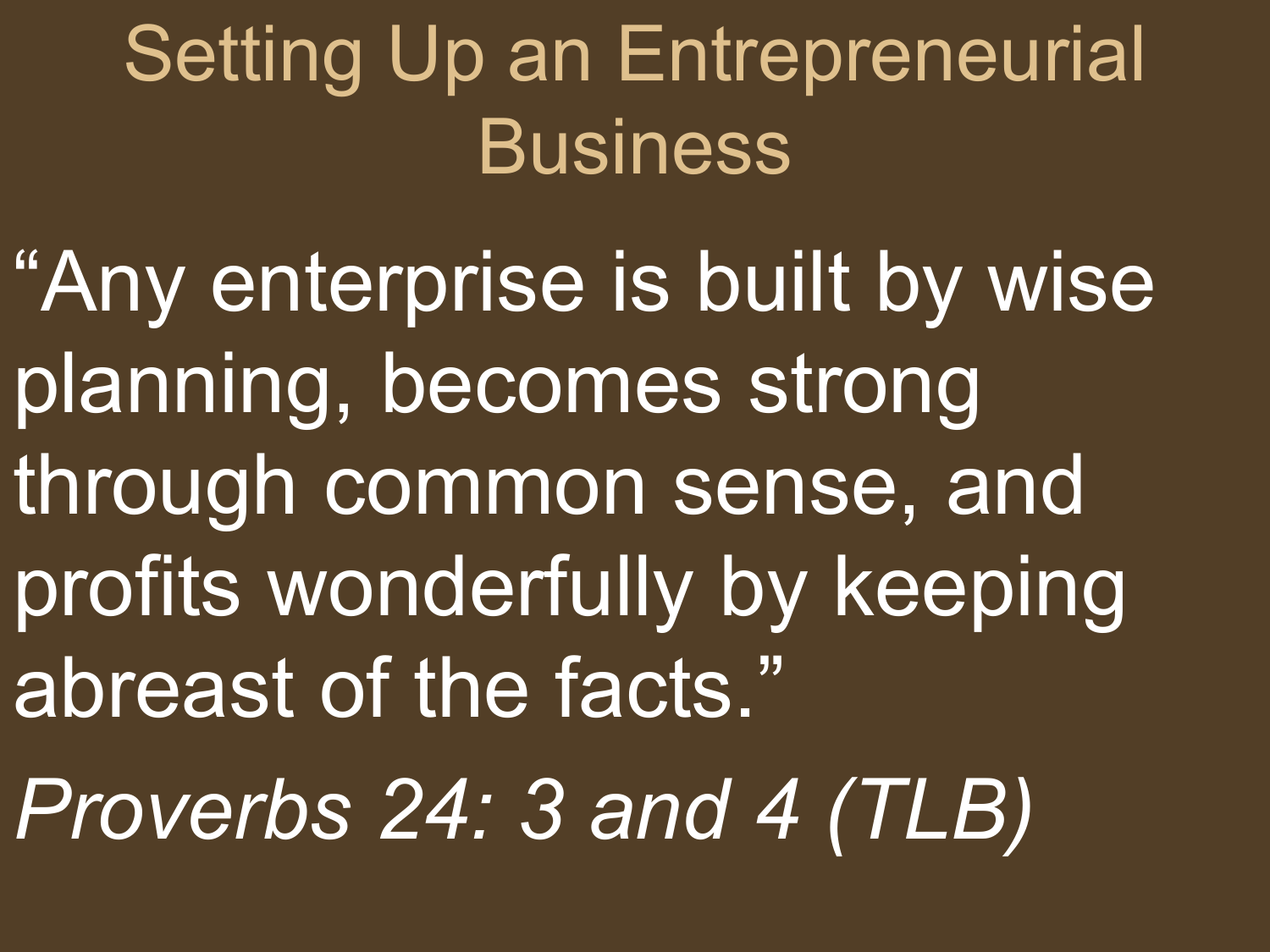#### *Setting up an entrepreneurial business*

- **The creative phase** writing, philosophising, coming up with new ideas.
- **Productive phase** just want to get the job done, doing tasks that don't take a lot of creative thought but require work and time.
- **Operational phase**  delivery/sales of the product or service. Cleaning floors or producing a brand of tea!
- **Organisational phase**  cleaning up after the solid production phase, organising files, planning new strategy, organising your time and your life.
- **Requires risk**  Phil 2: 30, Matt 25: 14 Talents required diligence and risk not safety and security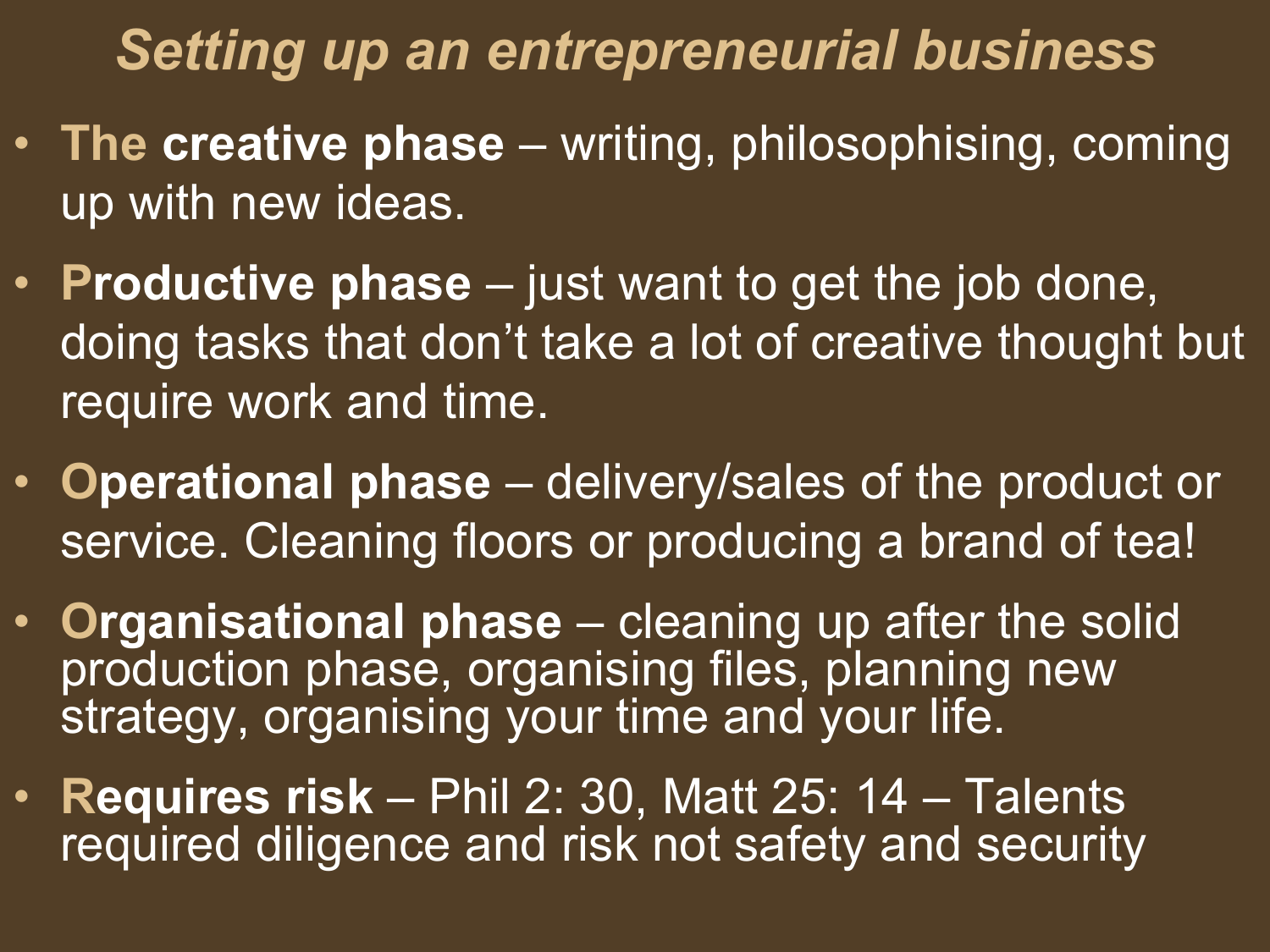## Why we do not take risks

- **Reasons against risk**:
- no expectation of increase. Not enough to make a difference.
- Focus on what we haven't got God would prefer us to focus on what we have.
- Paralysed by fear.
- Poverty mentality.
- Mendicant spirit.
- Parable of the Talents: 3rd Servant: honest, sensible, didn't run off with it, did what he thought right. He was SAFE. YET he did wrong. He didn't do what the master required of him.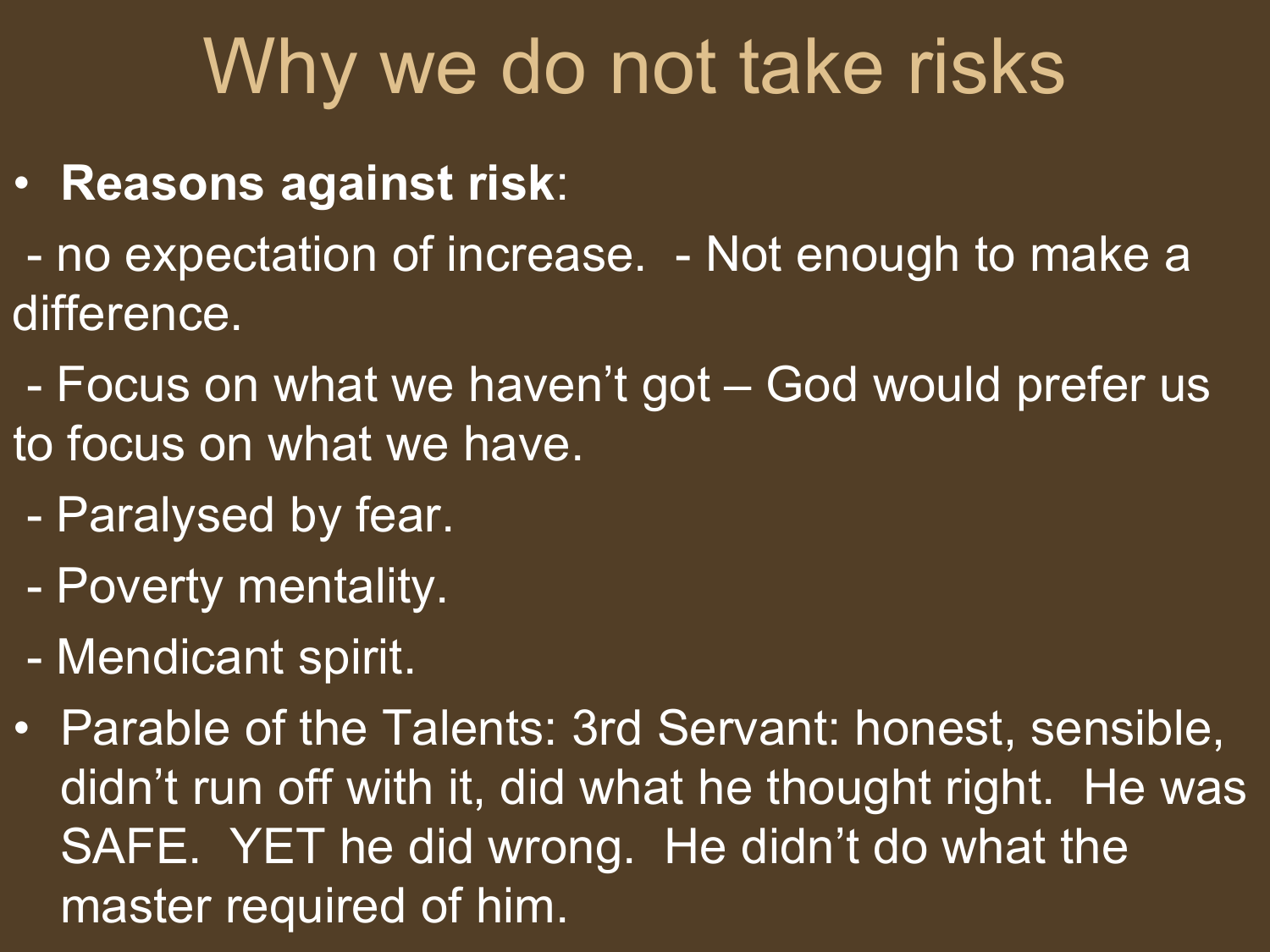Maturity Factor Deuteronomy 11: 8 - 18 *The terrain of the 'land' is complex and vast Requires highly developed complex minds: Heart locked into divine instructions. The necessary physical conditions for increase and productivity are dependent on the state of the heart in relation to divine instructions.*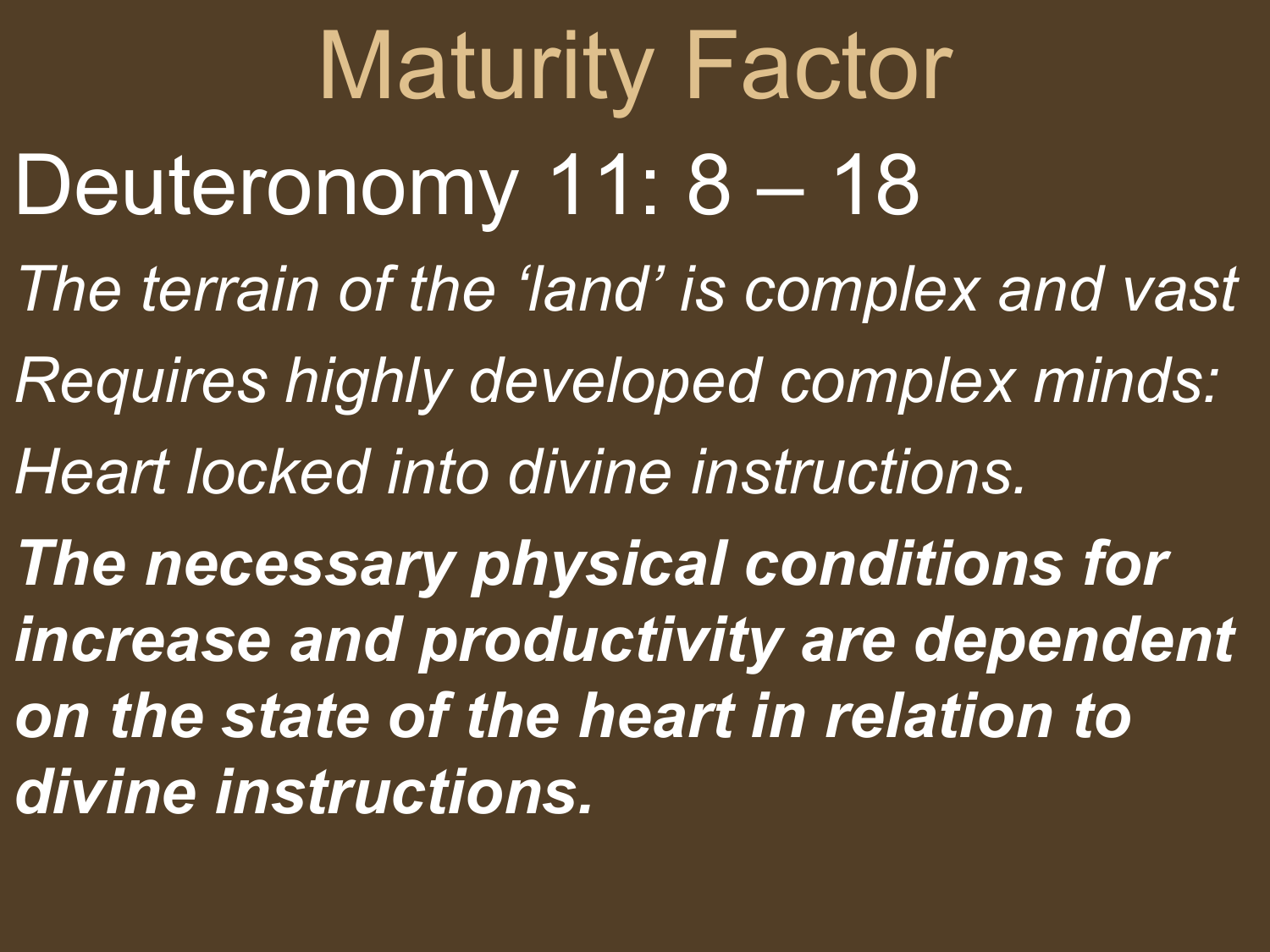## Maturity Factor

- Intense warning due to immense plenty Deuteronomy 8: 1 – 14
- 1Timothy 6: 6 10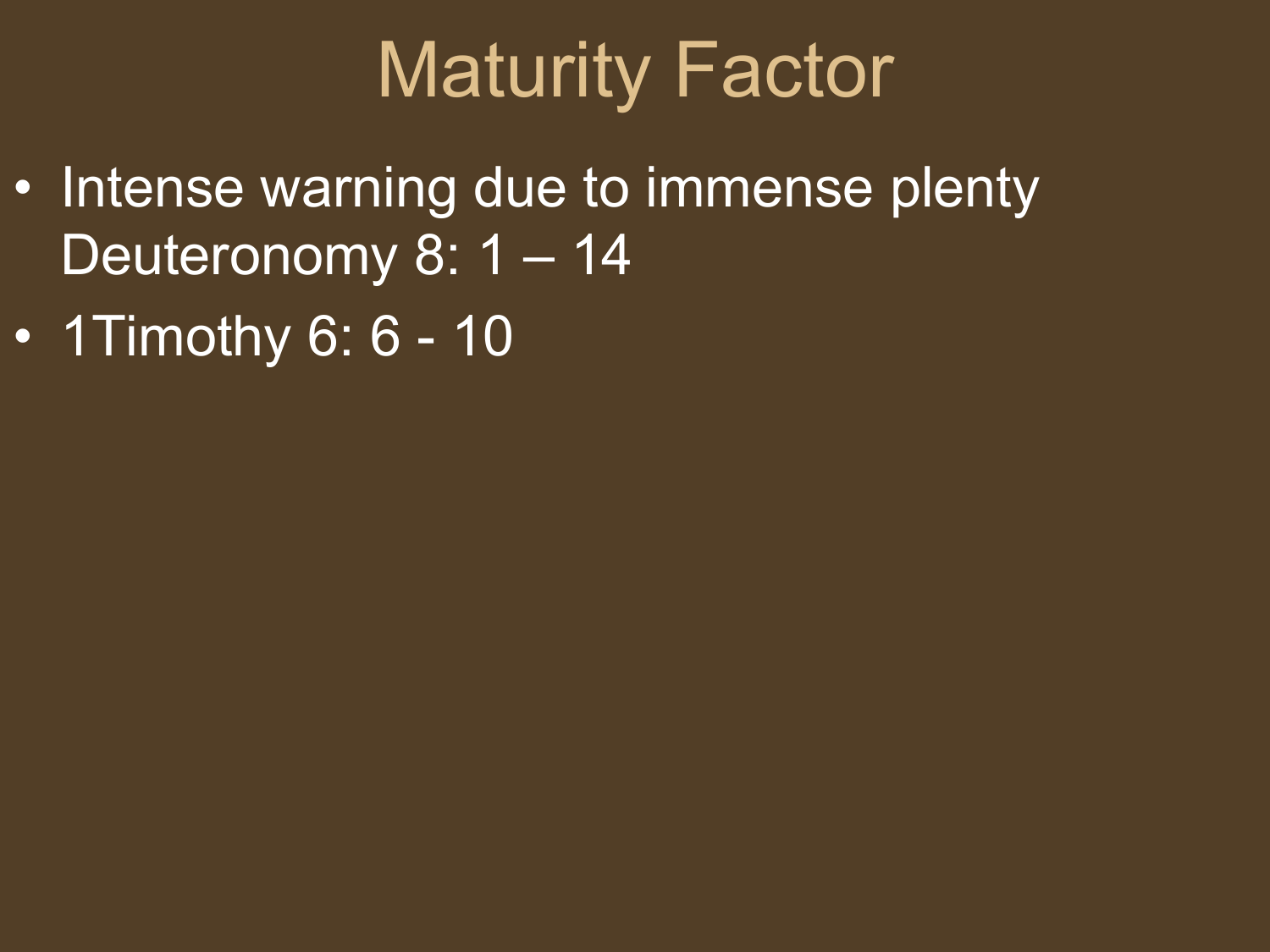## *Practical Budgeting*

- Live by faith, not by budget.
- But not to have a budget is unreal. Ostrich mentality.
- Live by faith, listening to God but using budgeting.
- God owns everything Psalm 24, Psalm 100, Heb 1:3, Col 1:17
- We are all stewards
- All giving is to God but has to be done through human agency. Matt 25:37-40
- Tithes, Offerings, Alms the needs of the poor. Deut 15:11.
- Crucial position of the heart.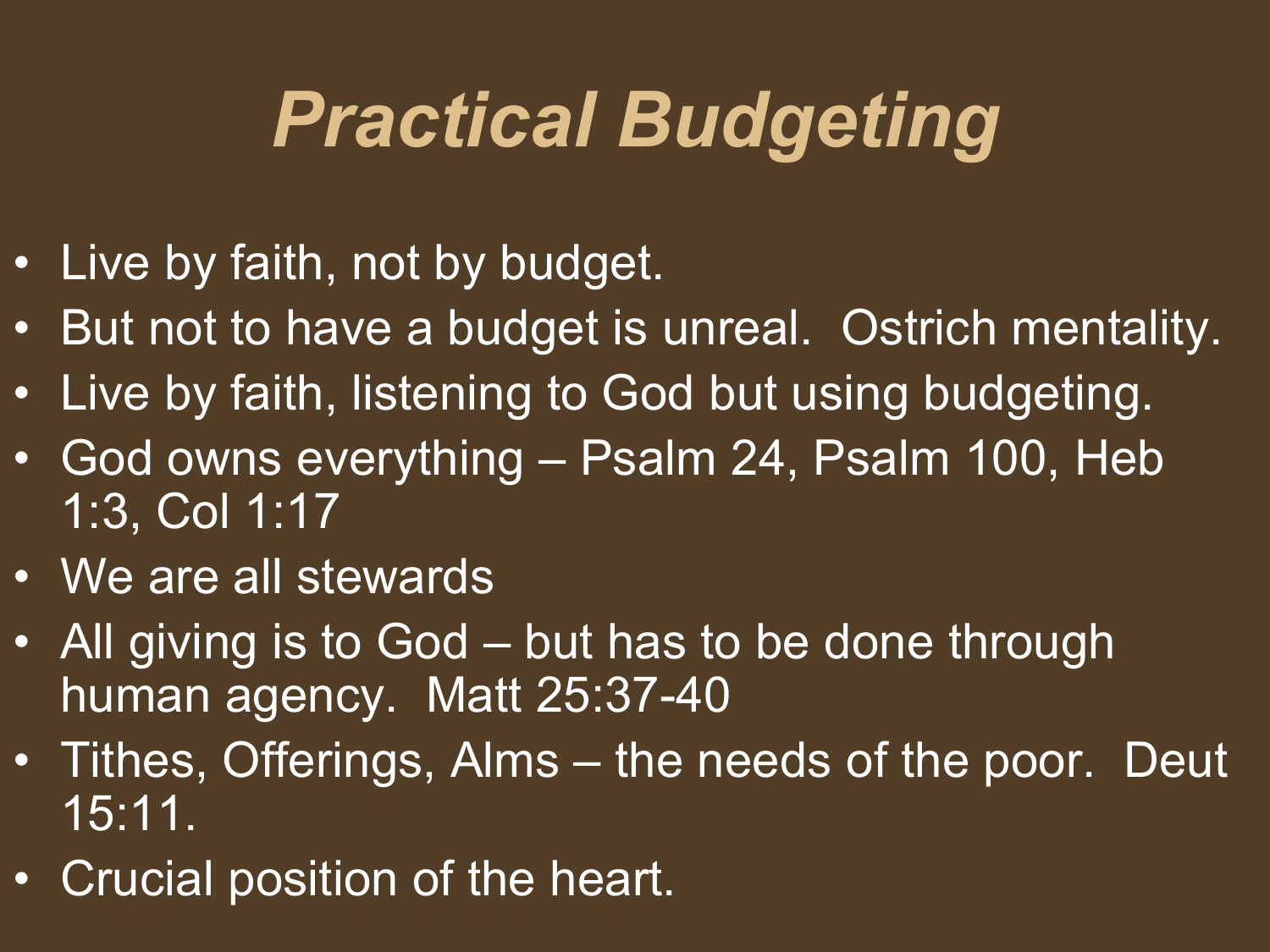## Investment

- Real Estate
- Shares
- Sales (Move stuff from where they are in large supply to where they are in short supply and add mark-up for your time and efforts)
- Partnerships/trust ventures
- Transport
- Education/Training
- Agroindustries pure water, food, groceries packaging- ice cream, yoghourt, confectioneries, food deliveries, trspt logistics.